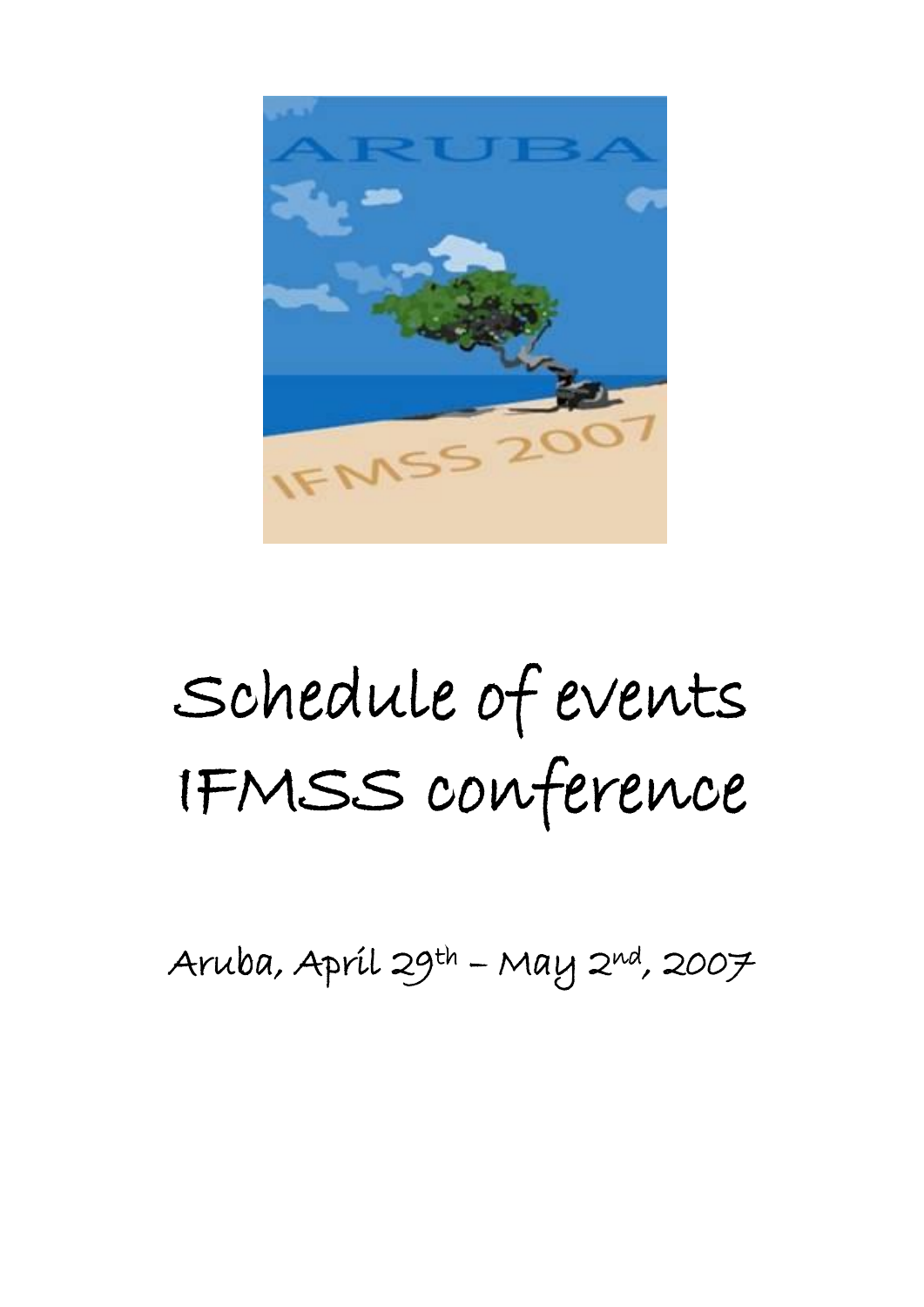

## Sunday, April 29th, 2007

Arrival throughout the day

- **•** Hotel registration Accounts will be opened for extras such as phone and mini bar
- Conference registration from 15.00 20.00 This takes place in the foyer of the Grand Caribbean Ballroom
- 18.30 Welcome reception at pool deck of Radisson
- 19.30 (Buffet) Dinner at pool deck

Please wear your name badge during ALL events: conference, meals as well as evening activities. It will serve as your "ticket". This applies also for accompanying persons and kids!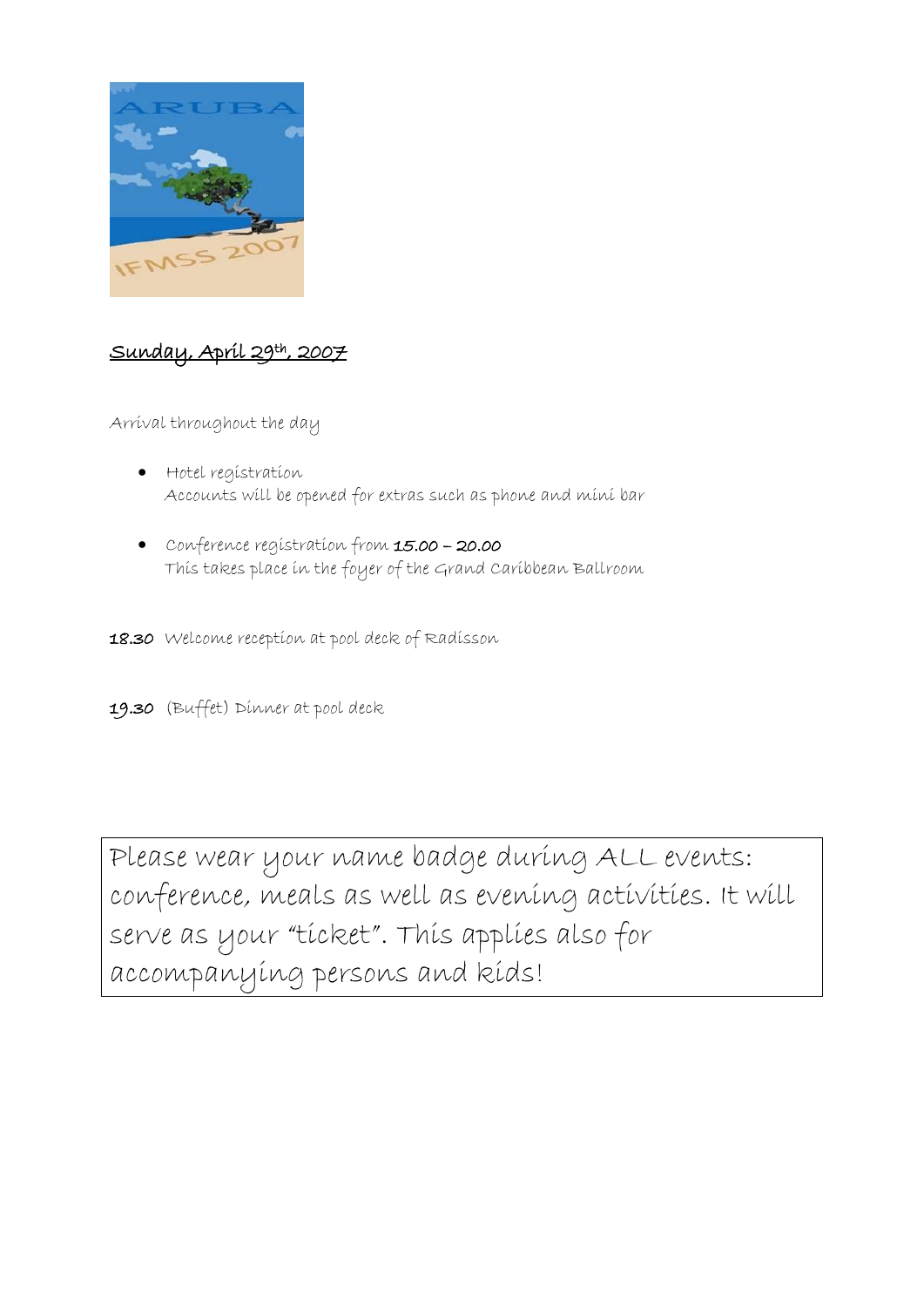

## Monday, April 30th, 2007

From 06.30 breakfast in Laguna

#### Conference delegates

- 06.30 Editorial board meeting Fetal Diagnosis & Therapy (members only)
- 07.30 Session "Twins"
- 09.30 Group pícture, coffee g tea break
- 10.00 Session "Twins"

Session "Intrauterine Transfusions"

- 12.00 Lunch break in salon B
- 13.00 Session "Intra uterine transfusion" Session "Abdomen"
- 14.30 Tea break
- 15.00 Session "Abdomen"
- 16.30 End of scientific program

#### Accompanying persons

09.00 The bus leaves from the Radisson hotel for the Island Sightseeing tour 12.00 Lunch at the hotel with conference delegates

#### All

17.15 Meeting point in the lobby of the Radisson Hotel to walk to the Palm pier

- 17.30 Sunset catamaran tour, drinks & snacks
- 19.30 Walk from the Holiday Inn Pier to Moomba (5 min walk)
- 19.45 Dinner at Moomba Beach, live music, Salsa dancing
- 22.00 Walk back to the hotel (busses also available)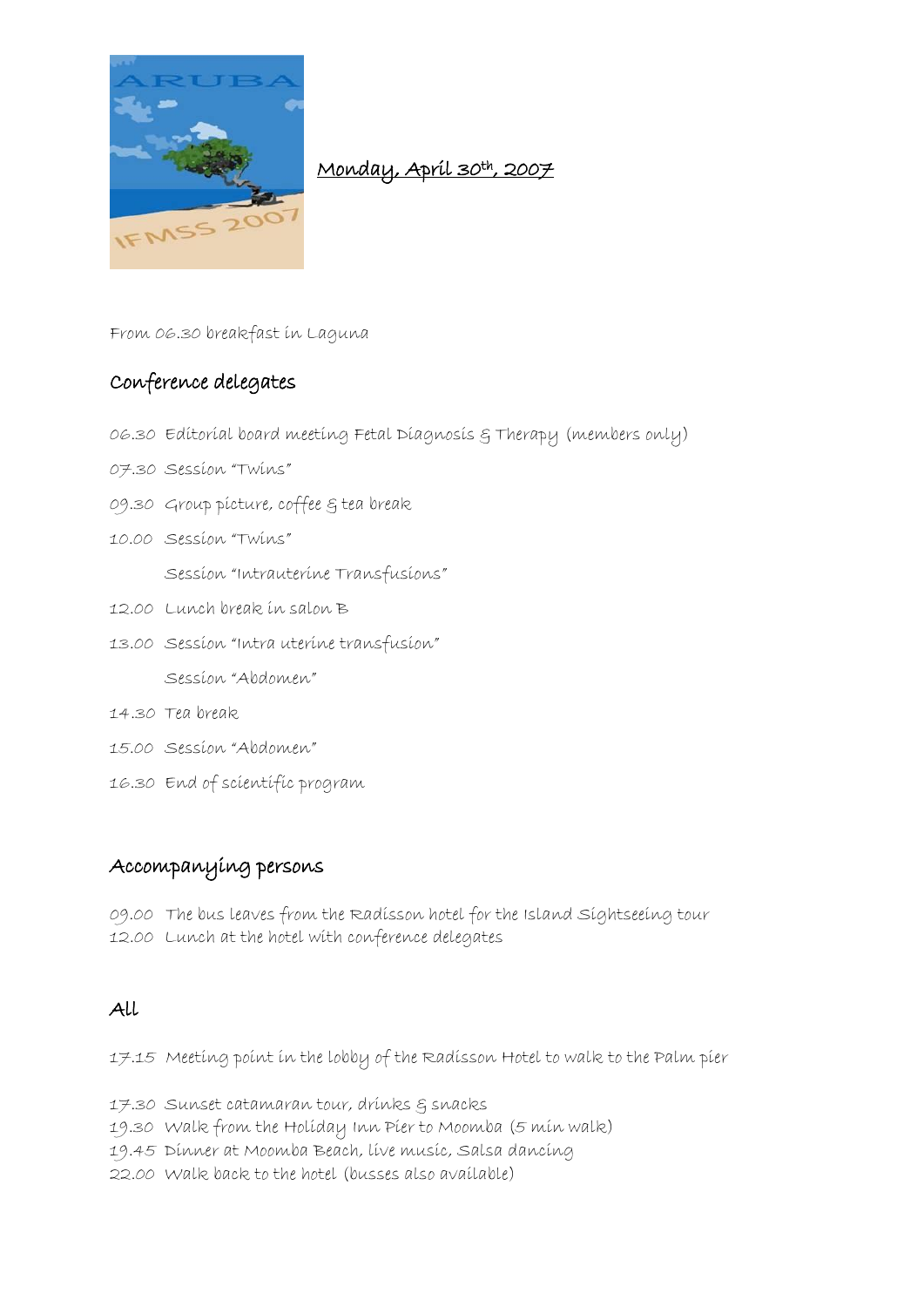

#### <u>Tuesday, May 1st , 2007</u>

From 06.30 breakfast in Laguna

## Conference delegates

- 06.30 Board meeting IFMSS (members only)
- 07.30 Session "Lungs"
- 09.30 Coffee gtea break
- 10.00 Session "Lungs"

Session "Head and spine"

- 12.00 Lunch break
- 13.00 Session "Progenitor cells"
- 14.30 Tea break
- 15.00 Session "Progenitor cells" Session "Prenatal diagnosis"
- 17.00 End of scientific program

## Accompanying persons

10.00 The bus leaves from the Radisson hotel for the Palm Island visit

#### All

- 18.00 Bus leaves Radisson hotel
- 18.30 Dinner at Papiamento restaurant
- 22.00 Early bus leaves for Raddison hotel
- 23.00 Last bus leaves for Raddison hotel